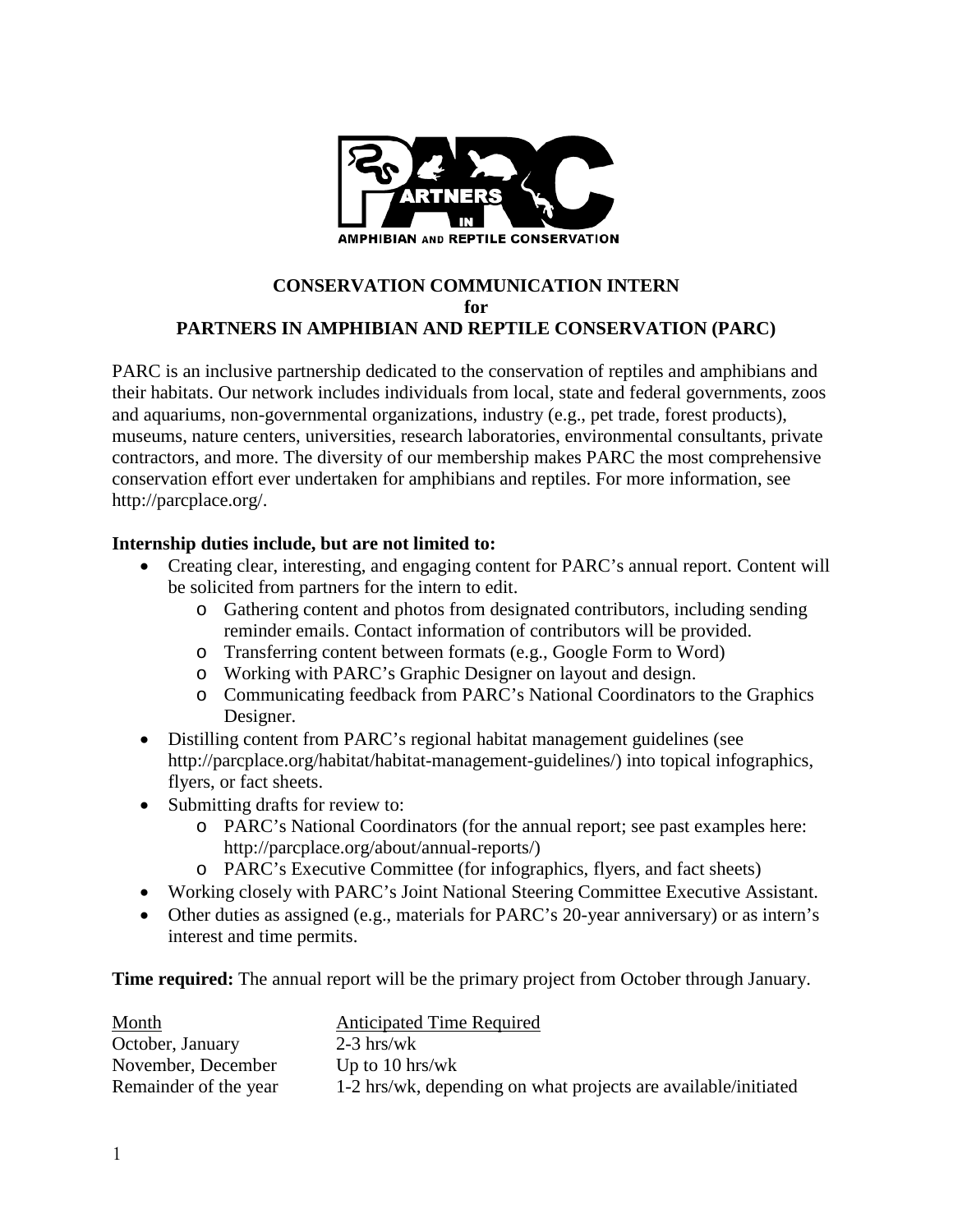## **Compensation:**

This is a paid internship with a maximum stipend for the year. Monthly compensation will vary based on the types of tasks identified and time required to complete them. The selected intern will be provided with performance evaluations. Continuation in the position is contingent upon satisfactory performance. If not performing adequately, guidance will be provided on what measures need to be taken to improve and succeed.

College Credit: We encourage students to speak with their professors about eligibility for credit for this internship; PARC will provide certification of hours worked or other required information for academic departments.

## **Desired qualifications:**

- Superb communication skills and creativity
- Experience with written conservation communications
- Ability to synthesize large amounts of information and distill into key components and compelling messages
- Basic understanding of amphibian and reptile species conservation concepts
- Keen attention to detail
- Effective time management skills and the ability to meet deadlines
- Willingness to accept constructive feedback and edits

## **Benefits to the intern:**

- Professional conservation communications experience
- Access to PARC's network, providing valuable connections with leaders and experts in the amphibian and reptile conservation field
- Knowledge of current amphibian and reptile conservation issues and engagement with amphibian and reptile experts on those issues
- Understanding of the inner workings of an international conservation partnership

It is possible that additional options to gain experience may come available in PARC, dependent on availability of new tasks as well as the intern's demonstrated performance and strengths.

## **Length of Term:** Minimum of 12 months

**Duty Station:** There is no fixed work site for this position. All work will occur remotely.

# **To apply, you must submit the following to PARC's National Coordinators at [parc\\_coordinators@parcplace.org](mailto:parc_coordinators@parcplace.org) no later than Wednesday, September 12, 2018:**

- 1. A brief resume or curriculum vitae (2 pages or less highlighting your most pertinent experience)
- 2. A cover letter or letter of interest
	- a. Include:
		- i. Why you want the position
		- ii. The unique qualifications you would bring to the job